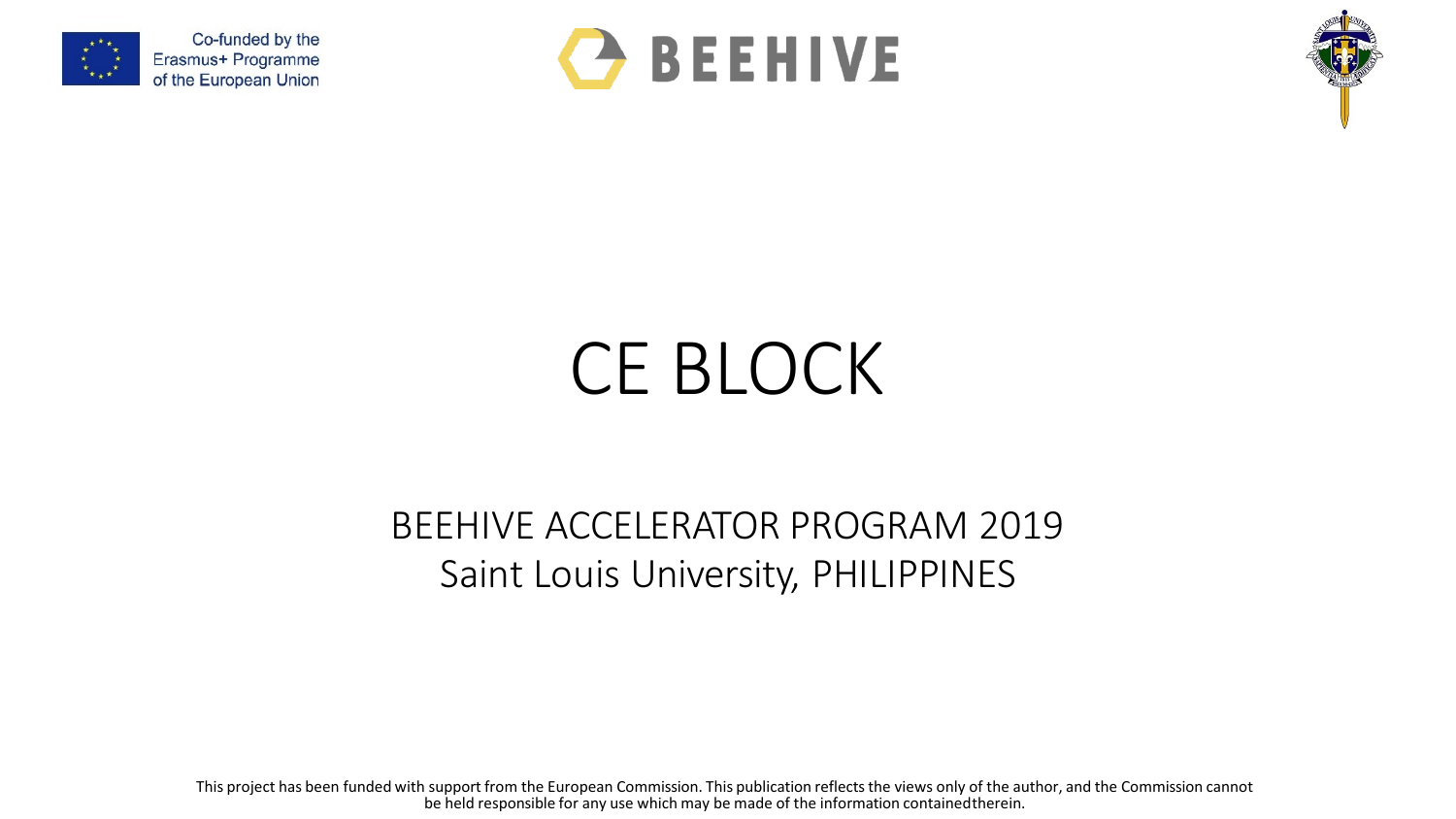





## **Team Profile**

| Startup Team | <b>CE BLOCK</b>                                           |
|--------------|-----------------------------------------------------------|
| The Pitch:   | Less fortunate people are being deprived from decent home |
| Name:        | Maria Corazon Ocampo                                      |
| Position:    | Team Member                                               |
| Name:        | Emerson Gapuz                                             |
| Position:    | Team member                                               |
| Name:        | Cuadlisan, James Dean B                                   |
| Position:    | Team member                                               |
| Name:        | Tadina, Mark Allen A.                                     |
| Position:    | Team member                                               |
| Name:        | Zacarias, Arnold Ian Janssen C.                           |
| Position:    | Team member                                               |
| Name:        | Benauro, Danna Alexis O.                                  |
| Position:    | Team member                                               |
| Name:        | Felipe, Alyanna Era                                       |
| Position:    | Team member                                               |
| Name:        | Pabustan, Samantha V.                                     |
| Position:    | Team member                                               |
| Name:        | Prudencio, Darlene June O.                                |
| Position:    | Team member                                               |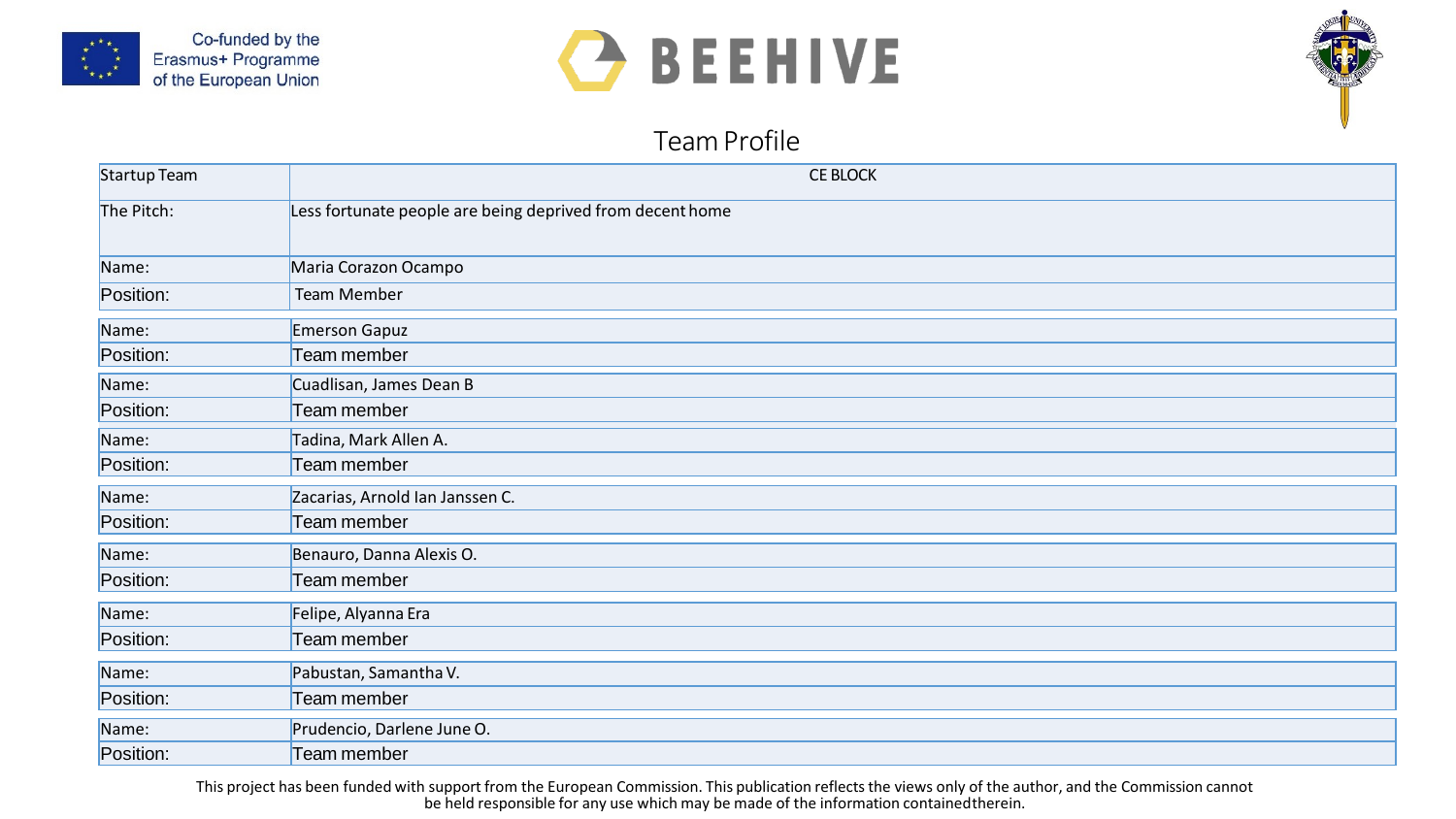





## TeamMilestones

| <b>Time</b><br>(month & year) | <b>Milestone</b>                             |
|-------------------------------|----------------------------------------------|
| Sep-16                        | Conceptualization of the project (Version 1) |
| Oct-16                        | Preparation of Draft Proposal                |
| <b>Nov-16</b>                 | Schedule for Thesis Proposal                 |
| Nov-16                        | Preparation of Equipment                     |
| <b>Nov-16</b>                 | <b>Preparation of Materials</b>              |
| Dec-16                        | <b>Classification of Materials</b>           |
| $Jan-17$                      | Production of CEB with Rice Straw            |
| Feb-17                        | Tests for Compressive Strength               |
| Mar-17                        | Analysis and Interpretation of Results       |
| Apr-17                        | Thesis writing                               |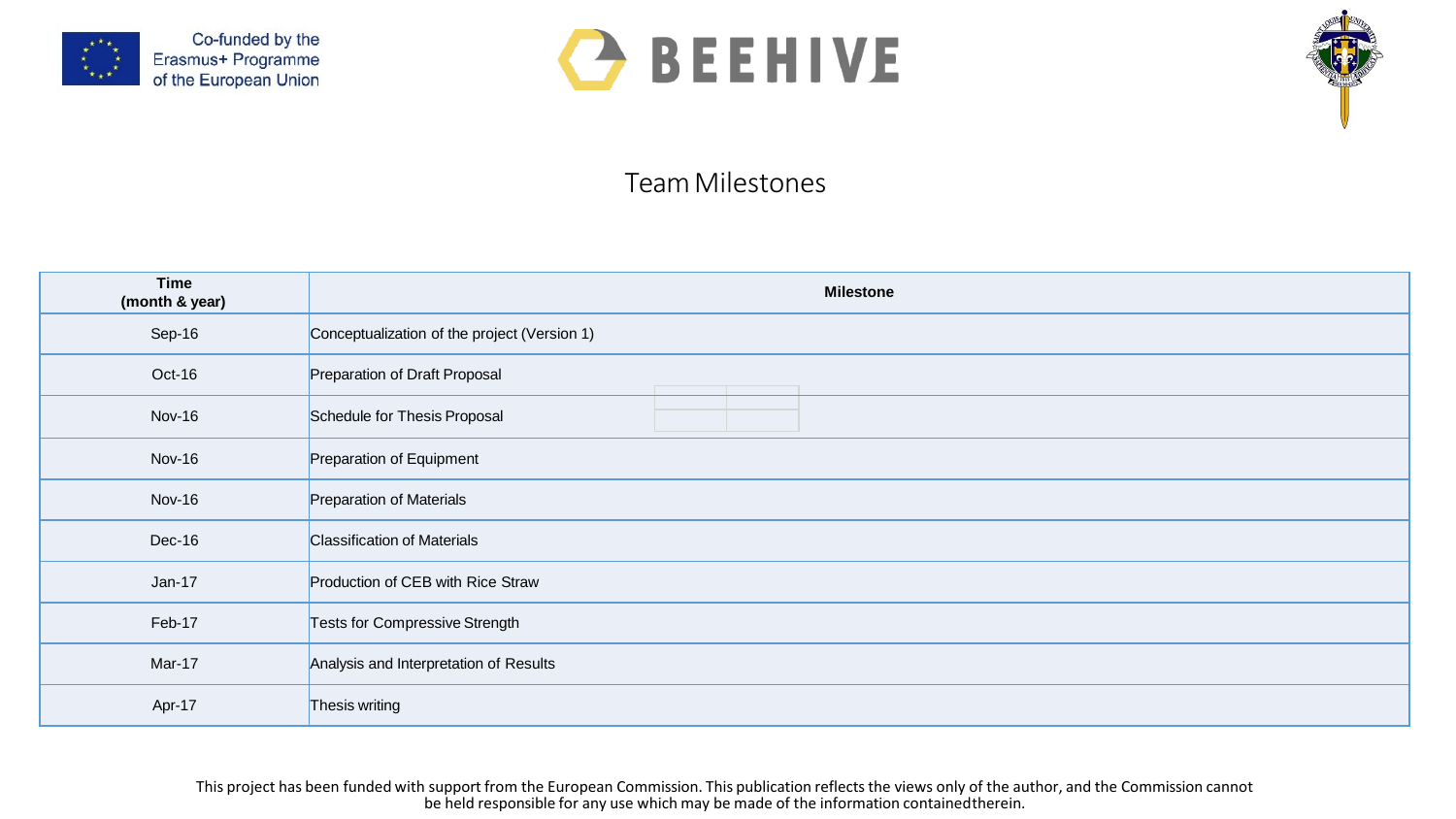



| May-17        | <b>Final Thesis Defence</b>                                                                                                                                                     |
|---------------|---------------------------------------------------------------------------------------------------------------------------------------------------------------------------------|
| <b>Jun-17</b> | <b>Revisions</b>                                                                                                                                                                |
| <b>Jul-17</b> | Submission of Final Thesis                                                                                                                                                      |
| Aug-18        | Conceptualization of the project (Version 2)                                                                                                                                    |
| Aug-18        | Team Formation for the new group                                                                                                                                                |
| Aug-18        | The Team Attended Seminar on Low Impact Development Oganized by DLSU                                                                                                            |
| Sep-18        | Background of the study                                                                                                                                                         |
| Oct-18        | Collaboration with the Department of Civil Engineering DLSU                                                                                                                     |
| Oct-18        | The Team Attended CE TALK about Advancing the Construction Industry Through Responsible Management and Sustainable Practices in Engineering Organized<br>by UP AGGREGATES, INC. |
| Oct-18        | Preparation of Equipment                                                                                                                                                        |
| Sep-19        | Preparation of Draft Proposal for Version 4                                                                                                                                     |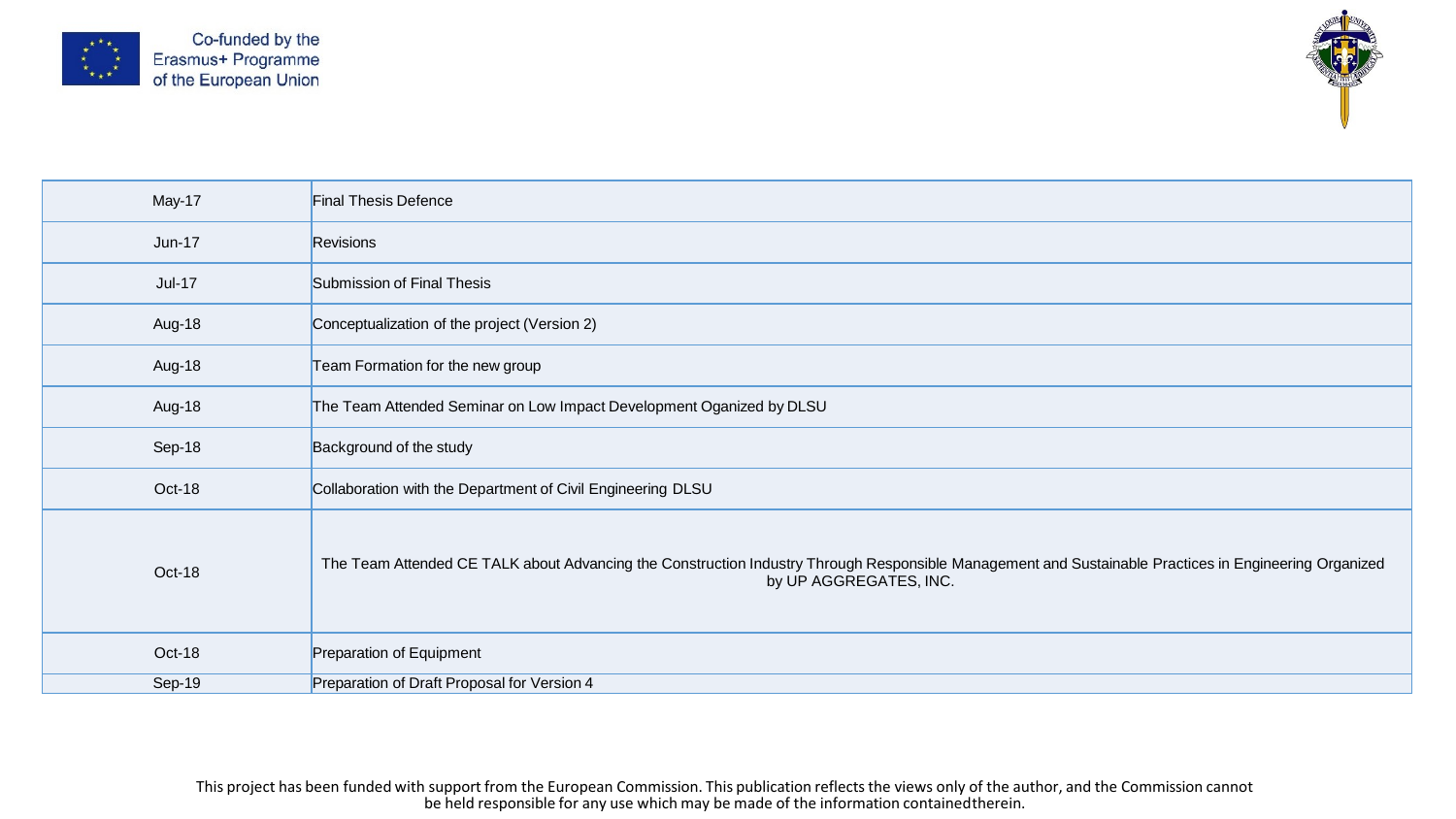



| Oct-18        | Locating the site for soil analysis                      |
|---------------|----------------------------------------------------------|
| Oct-18        | Preparation of Raw Materials                             |
| Oct-18        | Soil Classification                                      |
| <b>Nov-18</b> | Production of CEB with Cement                            |
| <b>Nov-18</b> | Tests for Compressive Strength                           |
| <b>Nov-18</b> | Tests for Water Absorption                               |
| <b>Nov-18</b> | Tests for Durability (Spray pressure)                    |
| Dec-18        | Analysis and Interpretation of Results                   |
| Dec-18        | Paper submitted to Dr. Ongeng for Validation             |
| $Jan-19$      | Presented to Rotary Club of Baguio for Market Validation |
| $Jan-19$      | Conceptualization of the project (Version 3)             |
| Feb-19        | Research Information Gathering for the New Binder        |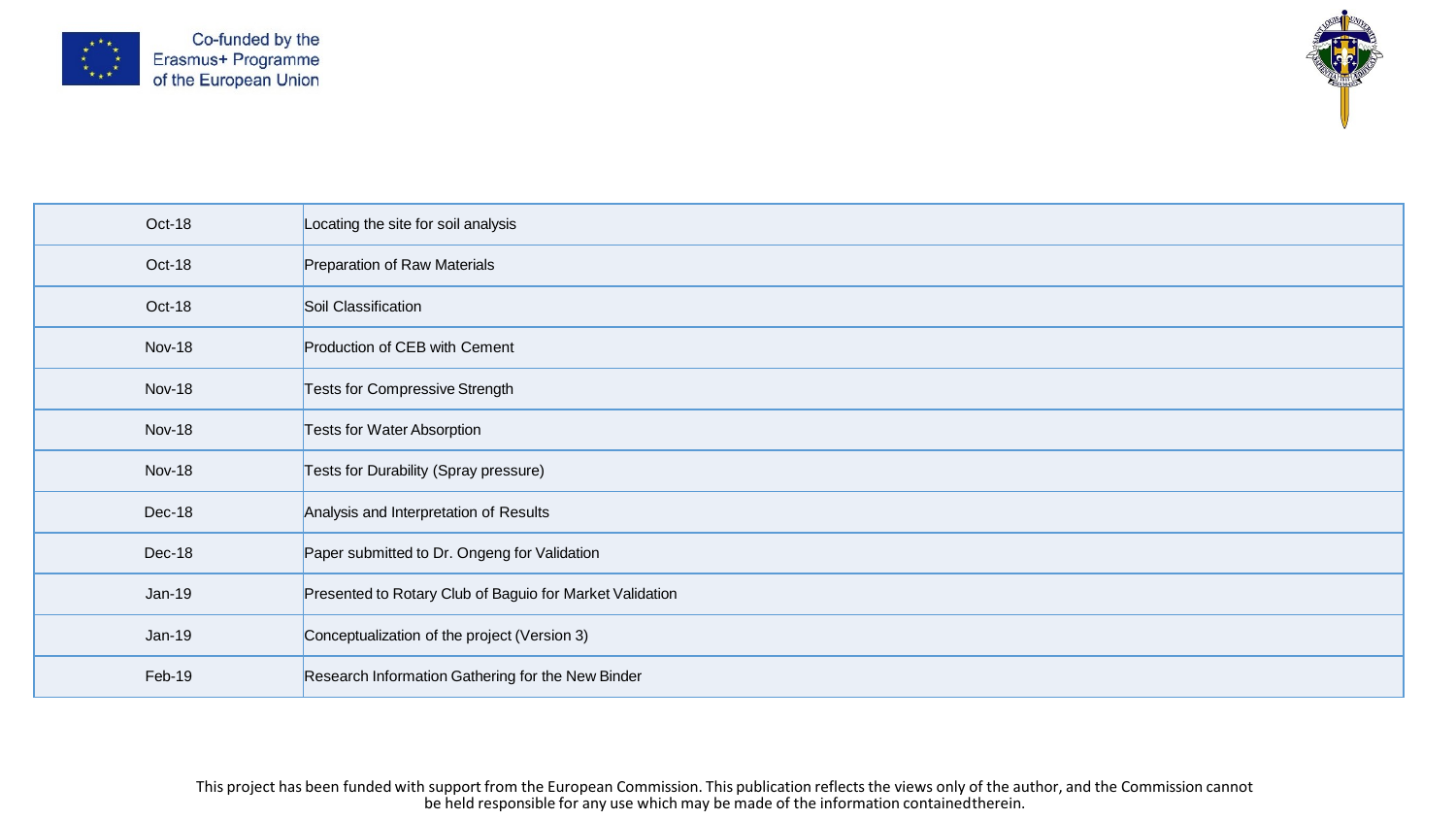



| Feb-19        | Preparation of Equipment                                                                                           |
|---------------|--------------------------------------------------------------------------------------------------------------------|
| Feb-19        | Site Location for Soil Analysis                                                                                    |
| Feb-19        | Preparation of Raw Materials                                                                                       |
| Feb-19        | Production of CEB with Geopolymer                                                                                  |
| Mar-19        | Collaboration with the Department of Industrial Engineering SLU                                                    |
| <b>Mar-19</b> | Start of Feasibilty study for CEB                                                                                  |
| <b>Mar-19</b> | Tests for Compressive Strength                                                                                     |
| Mar-19        | <b>Tests for Water Absorption</b>                                                                                  |
| <b>Mar-19</b> | Tests for Durability (Spray pressure)                                                                              |
| <b>Mar-19</b> | Analysis and Interpretation of Results                                                                             |
| Mar-19        | The Team Attended Specialization Congress 2019 Organized by DLSU                                                   |
| Apr-19        | The IE team conducted surveys to the students and professors and found out that the acceptance rate of CEB is high |
| Apr-19        | Thesis writing and Final Defence                                                                                   |